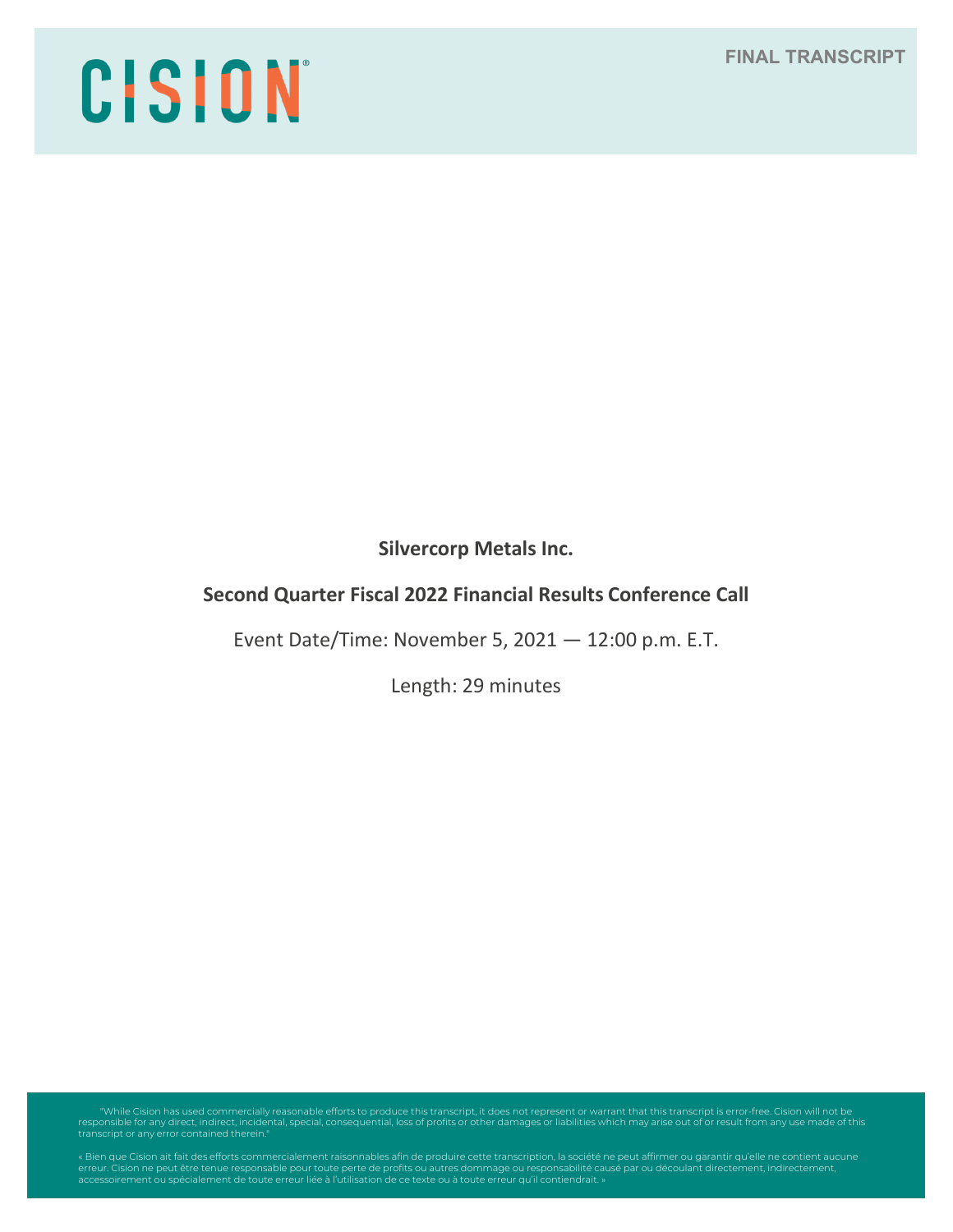# **CORPORATE PARTICIPANTS**

**Lon Shaver**  *Silvercorp Metals Inc. — Vice President* 

# **CONFERENCE CALL PARTICIPANTS**

**Dalton Baratto** *Canaccord — Analyst*

**Joseph Reagor** *Roth Capital Partners — Analyst*

**Ryan Thompson** *BMO — Analyst* 

**Justin Stevens**  *PI Financial — Analyst*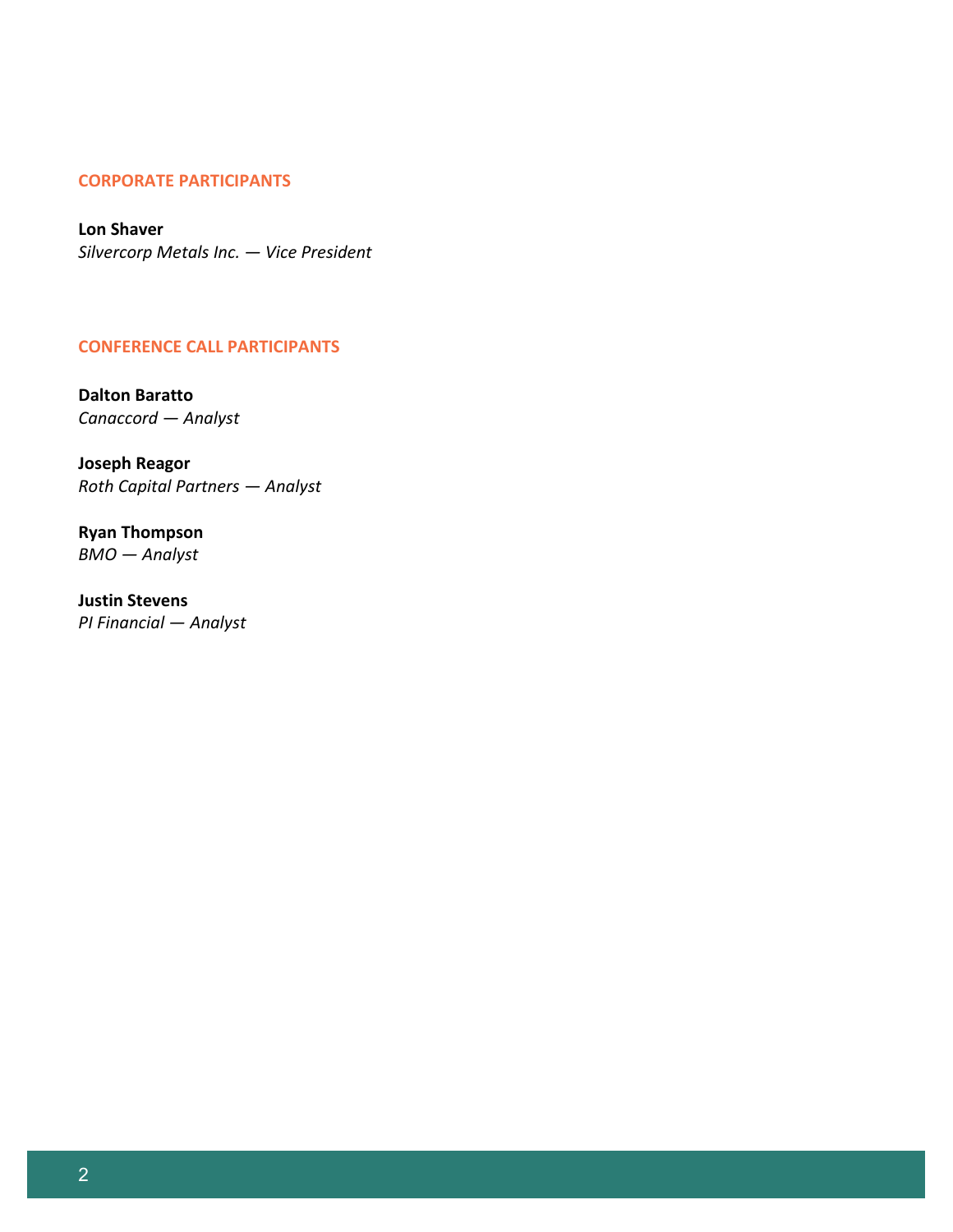#### **PRESENTATION**

#### **Operator**

Good afternoon. My name is Chris and I'll be your Conference Operator today. At this time, I would like to welcome everyone to the Silvercorp Second Quarter Fiscal 2022 Financial Results conference call.

Thank you. I would now like to turn the conference over to Lon Shaver, Vice President, for opening remarks. Please go ahead.

**Lon Shaver** — Vice President, Silvercorp Metals Inc.

Thanks, Chris. Good morning, everyone. On behalf of Silvercorp, I'd like to thank you all for joining our call to discuss our second quarter Fiscal 2022 financial results. We released our results after yesterday's close. A copy of the news release, the MD&A and the financial statements for today's call are available on our website.

Before we get going, I'd like to remind you that certain statements on today's call will contain forward-looking information within the meaning of applicable securities laws. Please review the cautionary statements included in our news release and presentation as well as the risk factors described in our most recent second quarter 10-Q and Form 40-F and Annual Information Form.

With respect to the quarter, we finished a solid quarter here. Revenue in Q2 was \$58.4 million, that was up 4 percent compared to last year's quarter. I'd like to note that silver was 56 percent of our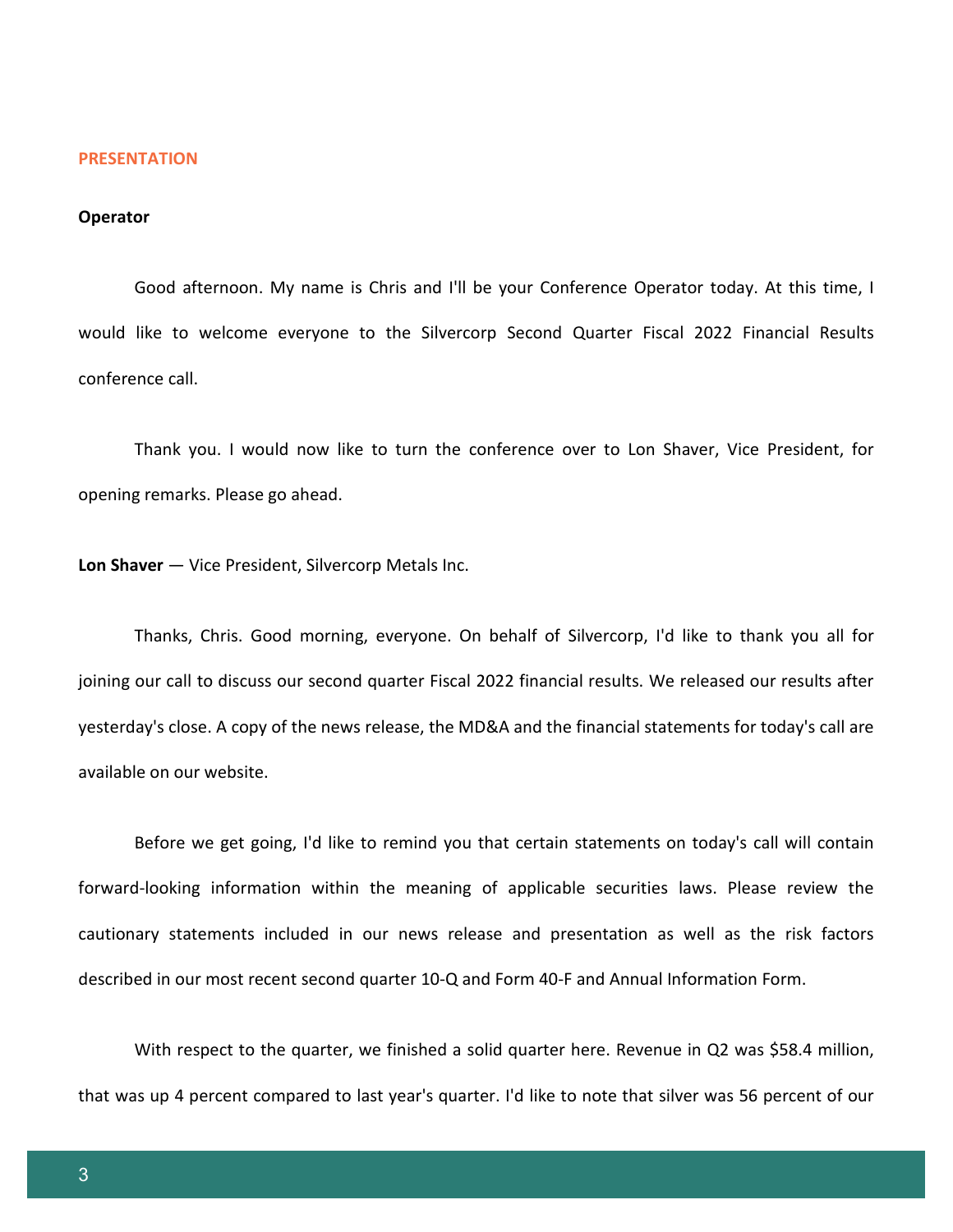revenues on a net realized basis, that compares to 59 percent in the same quarter last year. Second quarter net earnings attributable to equity shareholders were \$9.4 million or \$0.05 per share, that compares to \$15.5 million or \$0.09 for the same period last year. Our adjusted earnings for the quarter were \$13.6 million or \$0.08 per share, and that compares to \$15.4 million or \$0.09 per share in the same period last year.

Just a reminder that the adjusted earnings is a supplemental non-GAAP measure to provide the market with another metric to better measure the performance of the underlying business, its continuing profitability and growth potential. The adjustments made were to remove the impacts from non-cash unusual items including the elimination of share-based compensation, foreign exchange loss, share of loss in our associates and unrealized gains and losses on investments and other one-time items.

As we previously reported, we produced just over 290,000 tonnes of ore and milled just over 270,000 tonnes of ore in the quarter, and that's up by 9 percent and 3 percent, respectively, compared to last year's quarter. The milling shortfall in the current quarter compared to what was mined was mainly as a result of transportation interruptions that were caused by heavy rains in the Ying Mining District. We're expecting to maintain a similar mining rate in the current quarter but increasing our milling tonnage at the Ying Mining District, that's for Q3 Fiscal 2022.

In the second quarter, we sold approximately 1.7 million ounces of silver, 800 ounces of gold, 17.3 million pounds of lead, and 7.6 million pounds of zinc, that represents decreases of 1 percent, 64 percent, and 7 percent in silver, gold and lead, respectively, but I'll note that a reduction in gold was due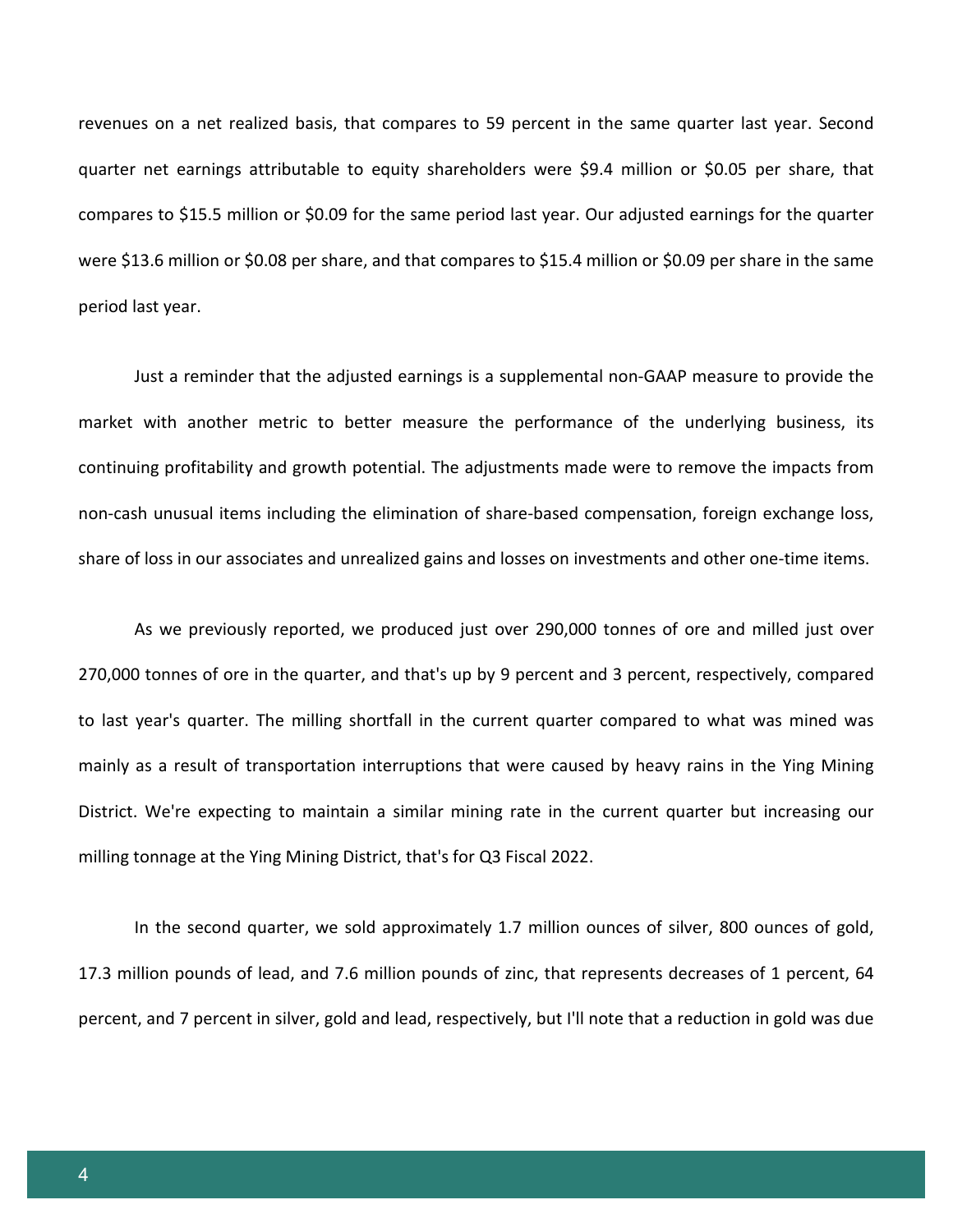to a special item last year and we did show an increase of 3 percent in zinc sold compared to the prioryear quarter.

Our cash cost per ounce of silver, net of by-product credits, was negative \$1.65 in this second quarter of Fiscal 2022, that's compared to negative \$2.09 last year. Our all-in sustaining cost per ounce of silver, net of by-product credits, was \$7.35 compared to \$6.99 in Q2 of Fiscal 2021.

Our cash flow from operations in the quarter was \$30.9 million, that was \$1.3 million higher than what was reported last year in the same quarter.

Capital expenditures were approximately \$14.2 million in this Q2 compared to \$11.1 million in the prior-year quarter, and this was driven primarily by a total of 124,544 metres or \$6.2 million worth of diamond drilling that was capitalized and completed in the Ying Mining District in this current quarter, compared to just over 70,000 metres or only \$2.5 million in Q2 of Fiscal 2021.

Everyone will recall, we are in the midst of a very significant drill program at Ying with lots of our—results haven't been reported and to be reported. That increase was somewhat offset by reduced tunnelling as the drilling activities in some of the previously mined areas of defined resources that require less development going forward, and as I said, we're continuing our expanding drilling programs to define additional resources and to test zones of gold mineralization at the Ying Mining District.

In the second quarter of Fiscal 2022, Silvercorp through its subsidiary, New Infini Silver Inc., initiated a Phase 1 10,000 metre drill program at the La Yesca project in Mexico with now running at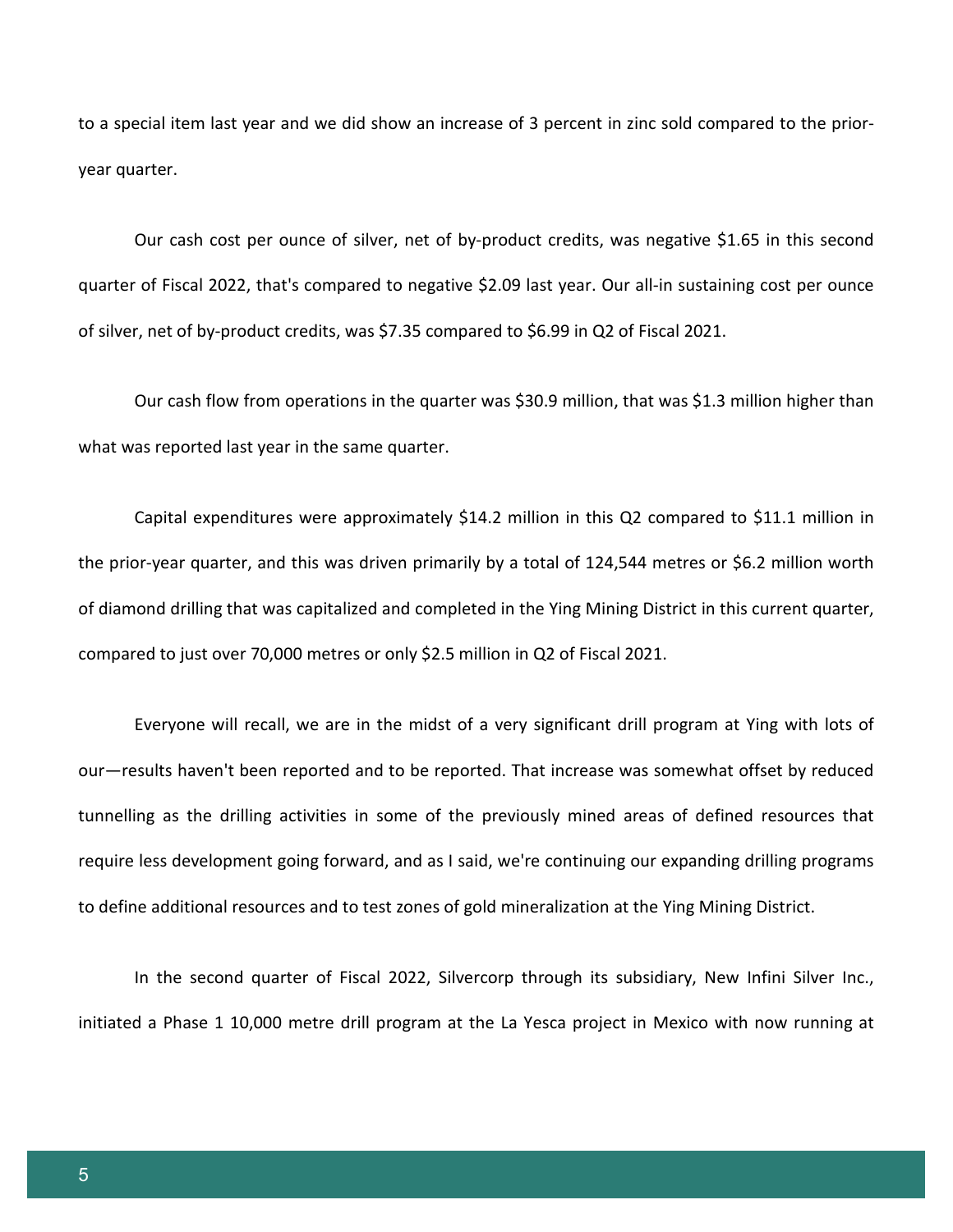four active drill rigs. As of September, New Infini had completed a total of just over 2,500 metres of drilling from nine holes a total of \$1.1 million of expenditures have been capitalized.

In terms of corporate development in the quarter, we invested \$3.1 million to participate as a refundable deposit in the Kuanping project auction. The Kuanping project is located in the Shanzhou district in Henan Province, approximately 33 kilometres north of our Ying Mining District and covers an area of just over 12 square kilometres, being approximately 3 kilometres wide and 5 kilometres long.

Adding up these cash flow items, we ended the quarter in a strong financial position with \$221 million in cash and cash equivalents and short-term investments. That's up \$6.7 million compared to the \$214.4 million we had as of June 30, of this year. This does not include the investments in associates and equity investments in other companies, which had a total market value of \$172.8 million as of the end of September. Within that number, in New Pacific, our position in New Pacific represented \$145 million of this amount, and as of yesterday's close, New Pacific's value had increased to \$151 million.

In terms of outlook, as we announced on October 13, the Company won an online auction to acquire 100 percent interest in that Kuanping project for a total consideration of approximately \$13.5 million. We paid the acquisition consideration in October and expect to complete the transfer of the rights in this month, November 2021.

In October of 2021, the SGX mine at the Ying Mining District suspended production temporarily as a precautionary measure due to the heavy rainfall experienced in the Yellow River region. The water level at the nearby reservoir that discharges into the Yellow River reached an all-time high causing the operations at the SGX mine to be suspended for 10 days, which has impacted production and head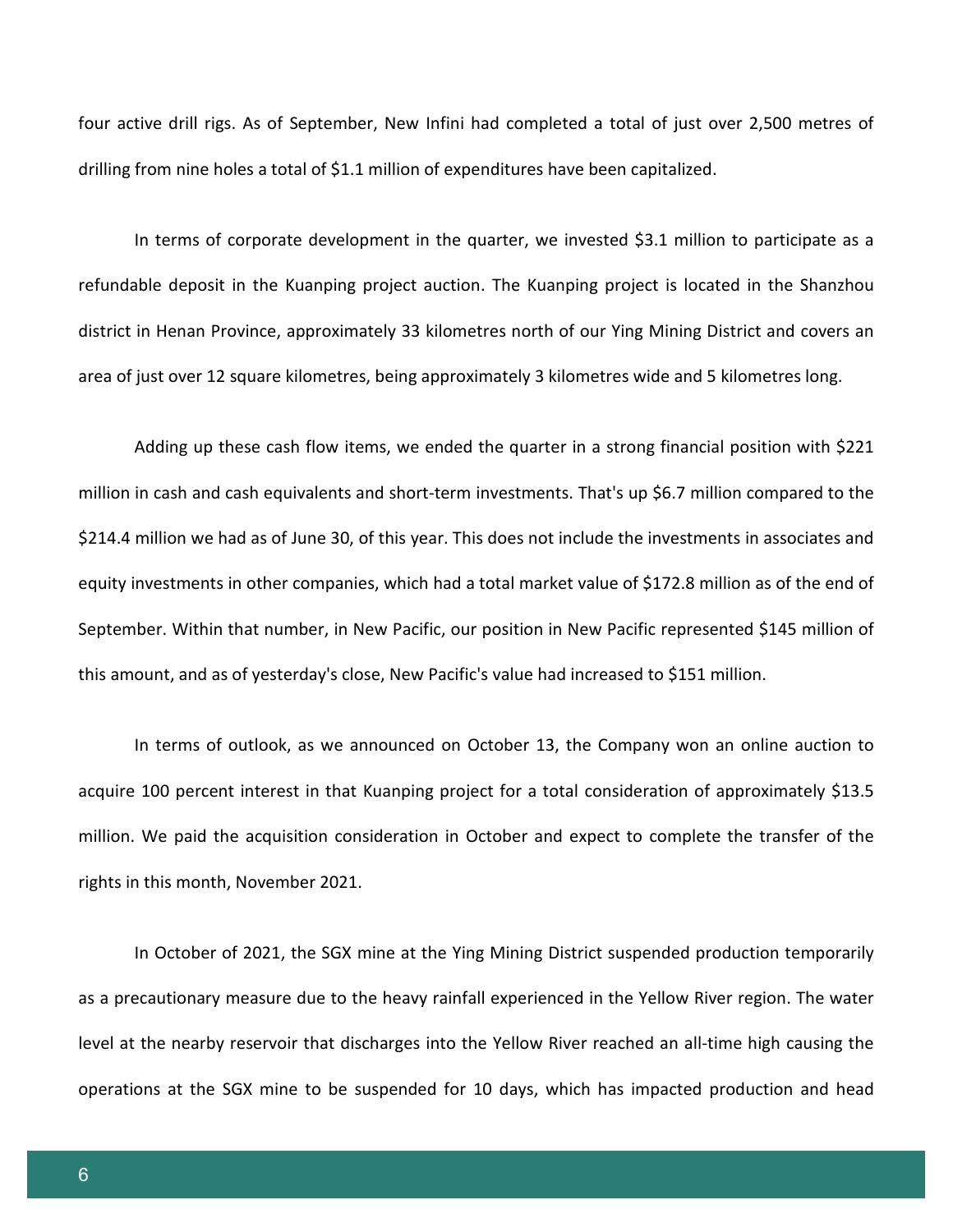grade somewhat. Despite this interruption, we expect to maintain a similar mining rate as we saw in Q2 and increasing the milling tonnage at the Ying Mining District in this third quarter of fiscal 2022.

Looking forward, we continue to be on track to meet our annual guidance of between 6.3 million and 6.6 million ounces of silver, between 65 million and 69 million pounds of lead and approximately 27—and between 27 and 29 million pounds of zinc for this current fiscal year.

With that, Operator, I would like to open the call for questions.

# **Operator**

Your first question comes from Dalton Baratto of Canaccord. Dalton, please go ahead.

**Dalton Baratto** — Analyst, Canaccord

Thanks. Good morning, Lon and team.

**Lon Shaver** — Vice President, Silvercorp Metals Inc.

Hi, Dalton.

**Dalton Baratto** — Analyst, Canaccord

Hey. I heard you say that you're reiterating your guidance here, but I'm just having a hard time figuring out how you're going to get there. At Ying, for example, the low end of your guidance is 5.7 million ounces and you've done 2.8 million ounces so far. I understand you're going to try and ramp-up the milling rates this quarter, then you've got that one quarter with the Chinese New Year where things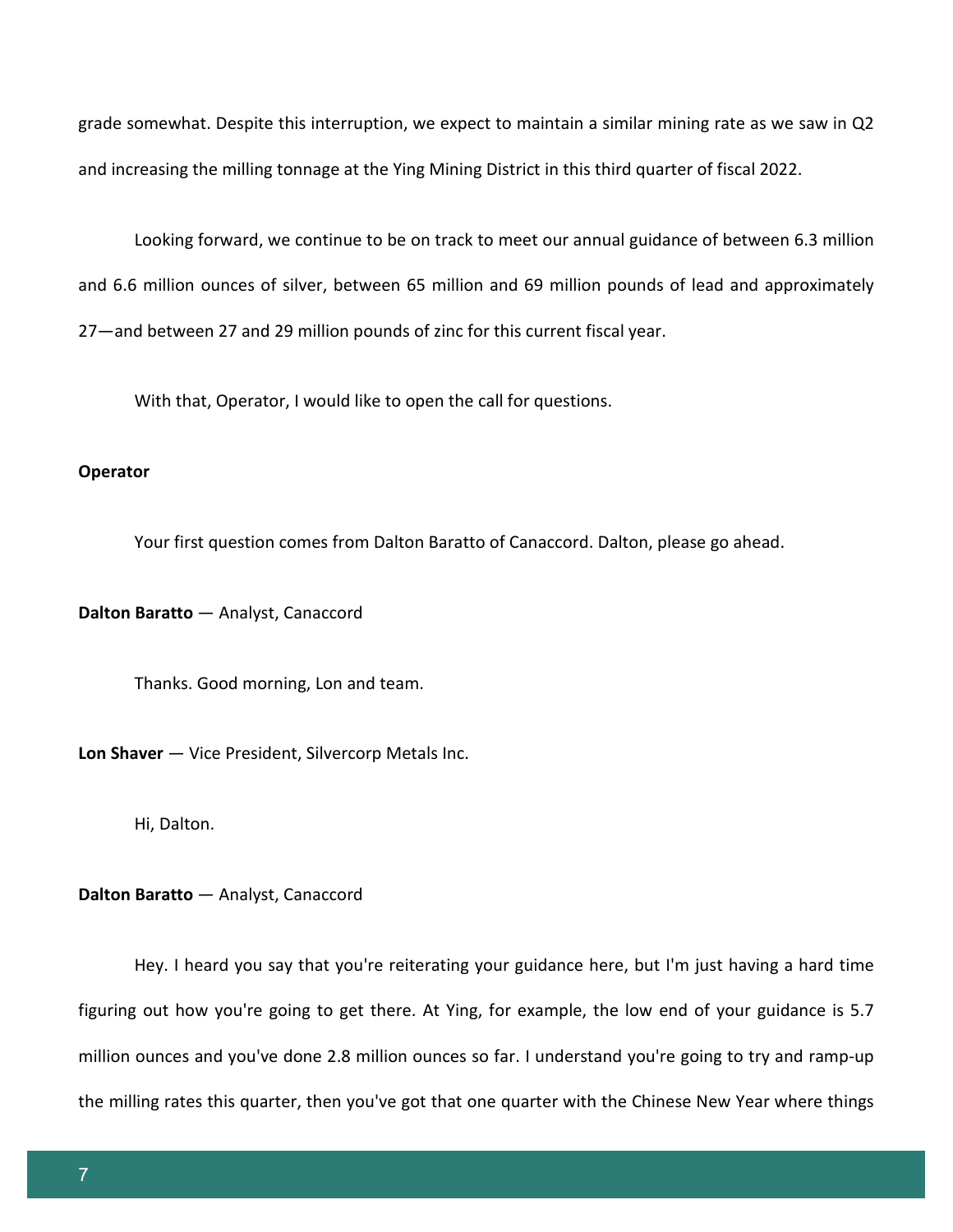tend to drop. Is there something you're planning on doing around that? I have a hard time getting to that (inaudible) guidance.

**Lon Shaver** — Vice President, Silvercorp Metals Inc.

Yes, no, totally understand, Dalton. We hate missing guidance and while we are looking ahead to that quarter, and typically it's a slower quarter, I'll just say that the Company and Management is doing everything we can looking at all kinds of options of shifting things around, maybe adding extra shifts, doing what we can to pull those numbers out. At this point, we're not in a position where we're prepared to concede on that guidance yet.

# **Dalton Baratto** — Analyst, Canaccord

Okay. Then just on the cost side of things too, on a per tonne basis, it looks like you're running in the mid 90s now and that that's above your guidance range, but even historically you guys used to be high 70s, low 80s. I suspect some of that has to do with the new mining contracts, some of that has to do with the renminbi. But is this a level we should think about going forward will stay at these levels?

**Lon Shaver** — Vice President, Silvercorp Metals Inc.

Yes. I think as you pointed out, we did have a renewal of those labour costs earlier this year, which has impacted that. As we commented in the disclosure, the RMB has certainly been a factor, and that's something that we can't predict going forward. We're not anticipating any dramatic changes going forward from here. That is probably a reasonable number.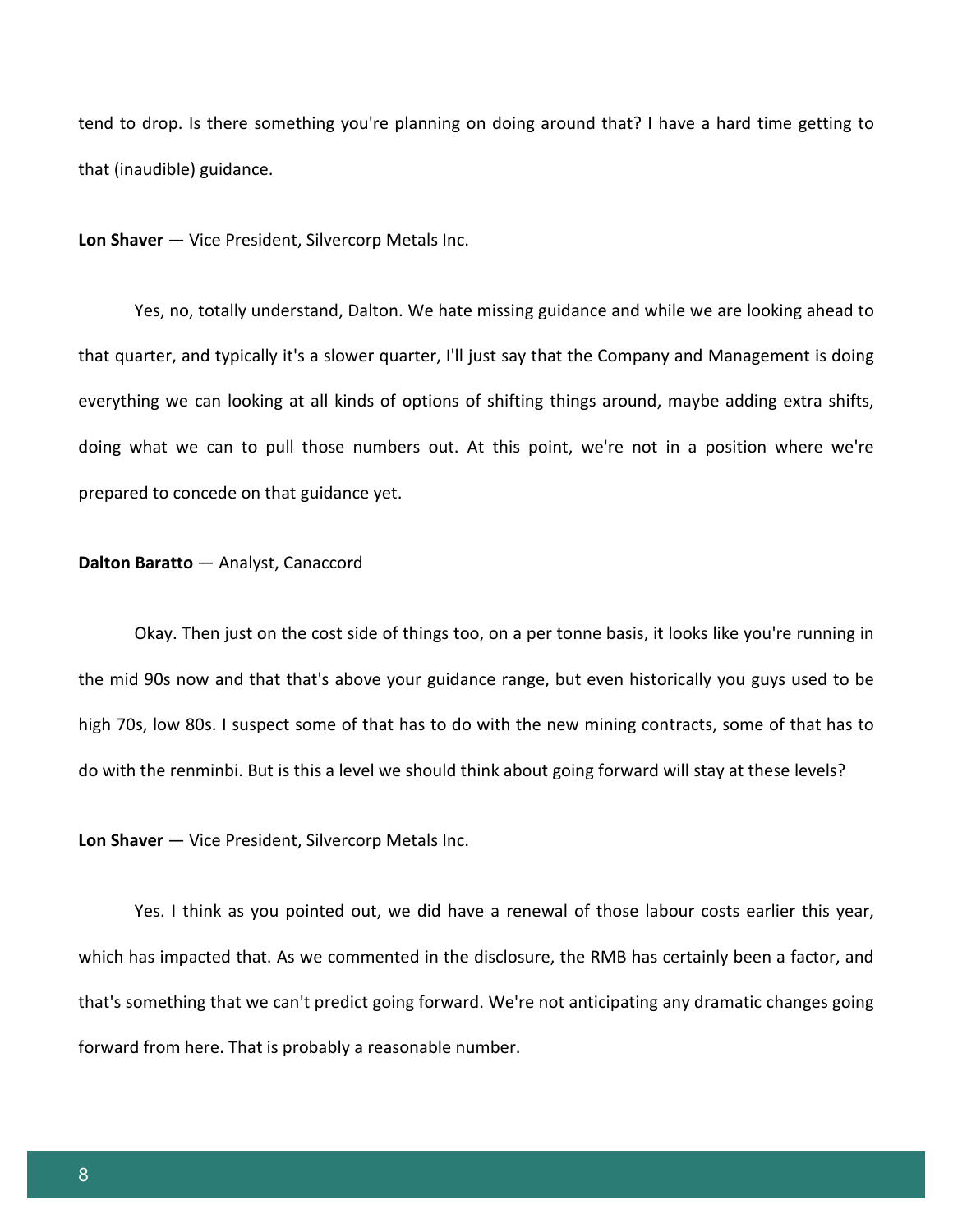I think, overall, from an all-in sustaining basis, we're still within that guidance, so I think it may be better to look at things on that kind of basis because some of the activities we're doing it really is a bit of a judgment call as to whether those are operating costs to be expensed or are these longer-term investments that the Company's going to benefit from.

#### **Dalton Baratto** — Analyst, Canaccord

Understood. Okay. Then, just one last one for me. Is it still your intention to buy a new mine plant for the Ying District this year?

**Lon Shaver** — Vice President, Silvercorp Metals Inc.

Not necessarily a new mine plant. What we're aiming to do is update the reserves and resources early next year or sometime next year based on the drilling with a proposed cutoff date at the end of this year. Obviously, that's the first step to be able to speak to a mine plan, but we're clearly driving towards being able to give guidance on that. As we've discussed in the past with some of these results, in particular looking at these gold zones, the work that's being done there is to try to identify a resource. Mine planning is being undertaken right now. It's just not to a level where we can give solid guidance, but that's obviously what we're aiming to do. We're not doing these activities just for the fun of it and to find mineralization, it's to find resources, put them in the reserves and mine them.

As soon as we're able to give that plan and I'm hopeful we'll be in a position to do that in 2022.

**Dalton Baratto** — Analyst, Canaccord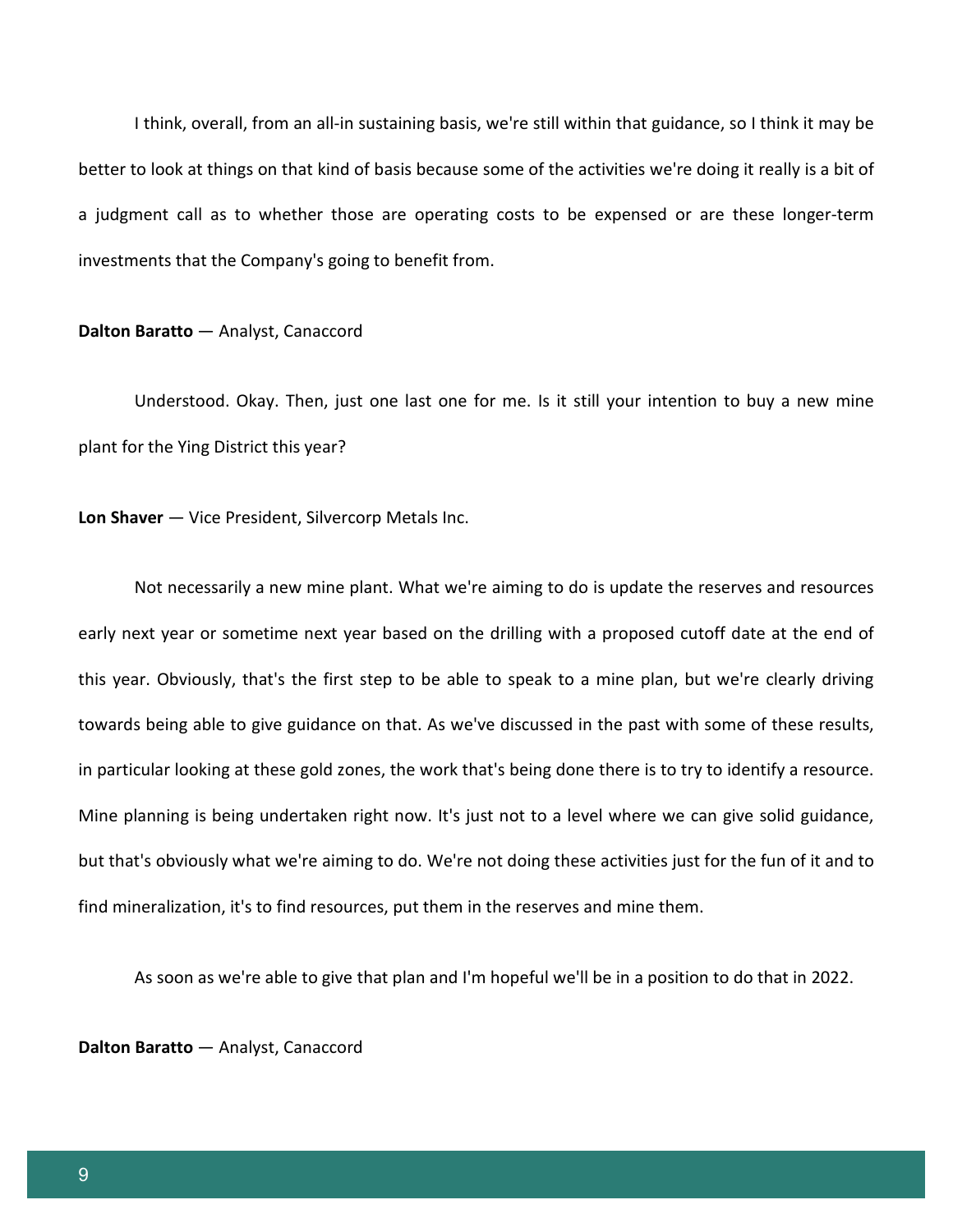Okay, great. Then just maybe I'll squeeze one more in, if that's okay. From a corporate development perspective, you're doing a lot of this early stage stuff in China and Mexico and so on. Is that going to be the focus growth, or are you still actively looking for something that's either operating or later stage, if you will?

**Lon Shaver** — Vice President, Silvercorp Metals Inc.

No, I'd say our focus runs the full range of more advanced exploration to production with the criteria. I'd comment that the acquisitions of the two projects in the Ying Mining District, while we've not been in a position to report numbers, those projects do have resource numbers calculated on a Chinese basis associated with them. We are looking at those as being analogued to Ying and things that we can fast track into production. Again, it's just not at a state where we can give definitive guidance on those.

With respect to some of the other projects, we've talked about Mexico before, that was arguably a bit of an earlier stage project but it did have drill holes by their prior vendor and that's of course why we've selected to put that project in more of an incubator model in terms of the approach. But, I wouldn't say that we're shifting our priorities. Our sweet spot would be that ideal development asset that we can jump into and hopefully bring to production and cash flow quickly, but we're looking outside of that as well.

**Dalton Baratto** — Analyst, Canaccord

That's great. That's all for me, guys. Thank you.

**Lon Shaver** — Vice President, Silvercorp Metals Inc.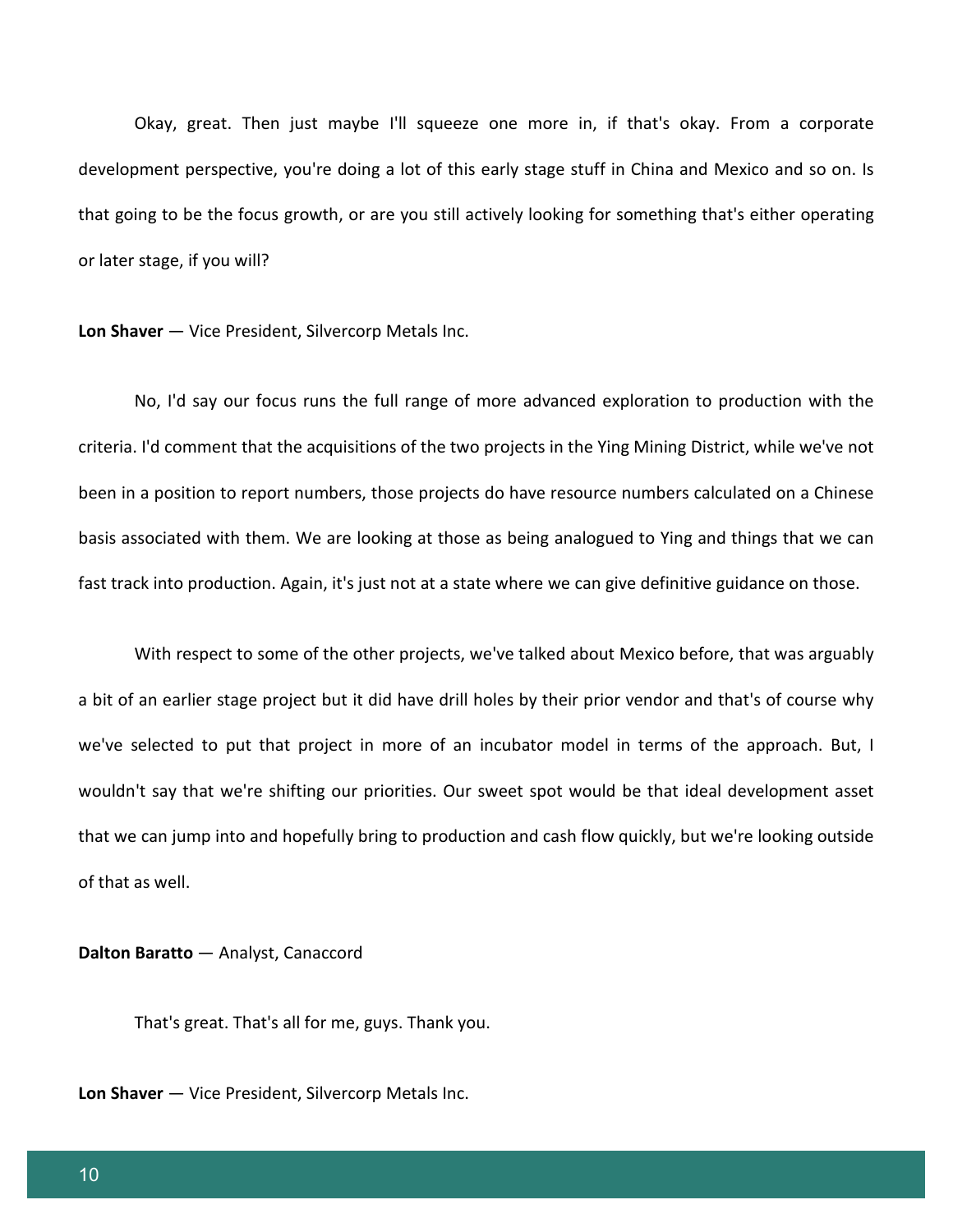Thanks, Dalton.

#### **Operator**

Thank you. Your next question comes from Joseph Reagor with Roth Capital Partners. Joseph, please go ahead.

**Joseph Reagor** — Analyst, Roth Capital Partners

Hey, Lon and team. Thanks for taking my questions.

**Lon Shaver** — Vice President, Silvercorp Metals Inc.

Hi, Joe.

**Joseph Reagor** — Analyst, Roth Capital Partners

Hey. Following a little bit on the cost side of things. You guys mentioned RMB, but are you guys starting to see cost inflation from the general move in inflation around the world?

**Lon Shaver** — Vice President, Silvercorp Metals Inc.

I can't really say that that's the case. I think as we've talked about, and as we've talked about on this call already and before, the labour cost aspect which we addressed early in the year, that was playing catch-up for contracts that typically have a two-year run rate and that were being revised. When you look at them, at the mining cost at Ying and you back out the other items, things like raw materials,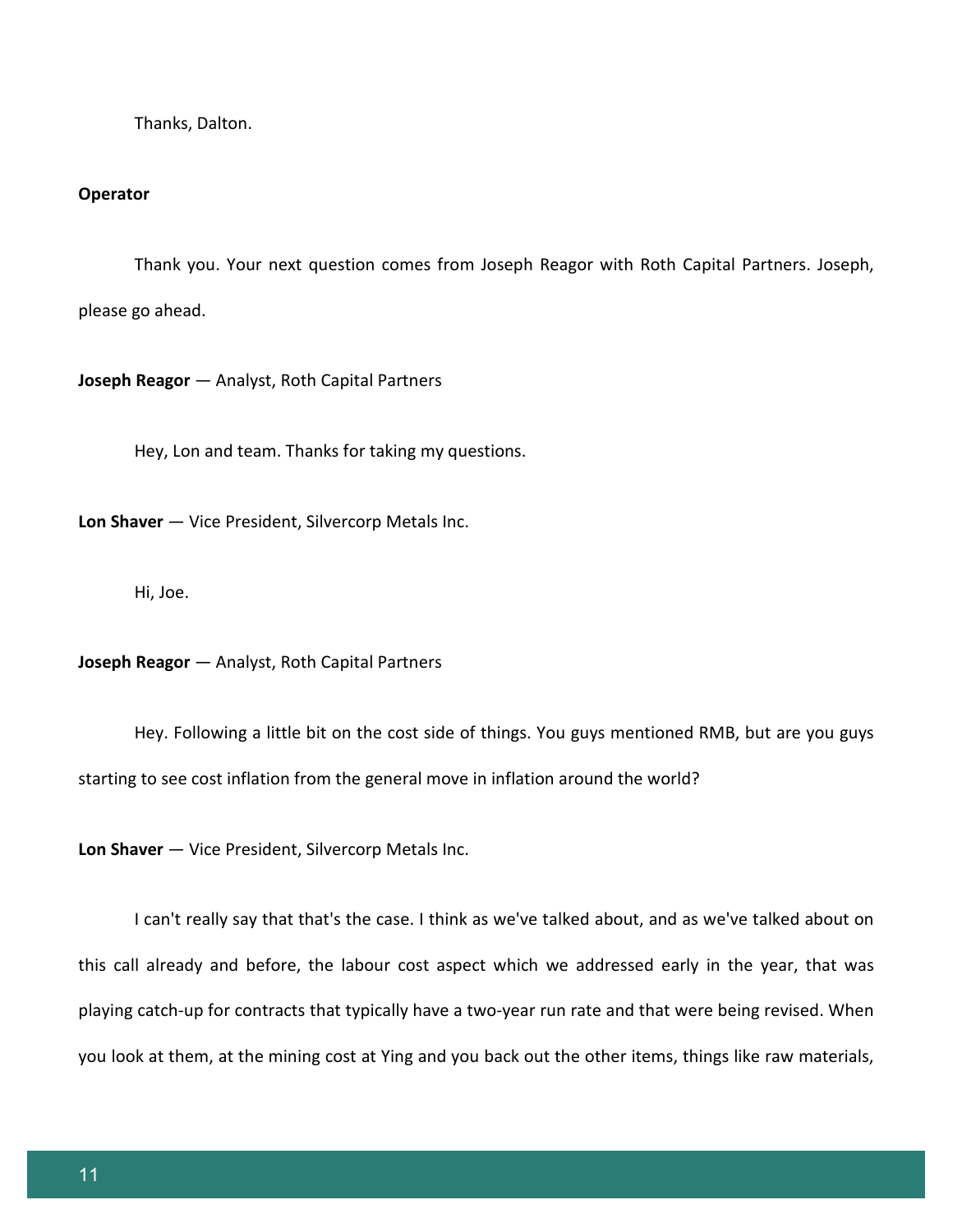utilities, it looked like they're about 20 percent of those costs, with the balance being either our labour or contract costs.

I think a lot of the increases that we've seen on an RMB basis have flowed through already, so now it really just comes down to a question of well what that exchange rate—what's the exchange rate impact on that.

# **Joseph Reagor** — Analyst, Roth Capital Partners

Okay. Then, at Ying, you guys have pointed to the potential additional, maybe a seventh mine, let's call it, over time now. When do you think we'll start to really get a plan from the Company and a timeline to how you guys might grow Ying from here?

**Lon Shaver** — Vice President, Silvercorp Metals Inc.

Yes. DCG, that seventh mine, it is in that process of ramping up and delivering small amounts of, you might call it development ore, and you can see from our results we're also drilling in and around DCG and have identified some gold zones. But, I think, to my previous comment, we have over 70 rigs drilling, generating a lot of information. We're packaging that up and putting that out in news releases just to alert to what we're doing, what we're finding. Love to be in a position to say what that resource, reserve impact is, but clearly that calculation needs to be done here with that targeted cutoff of December. That's really going to be the foundation for a solid plan that we can articulate to the market.

Prior to that, I think it's just a matter of please be patient and understand that work is being done and we want to do it right.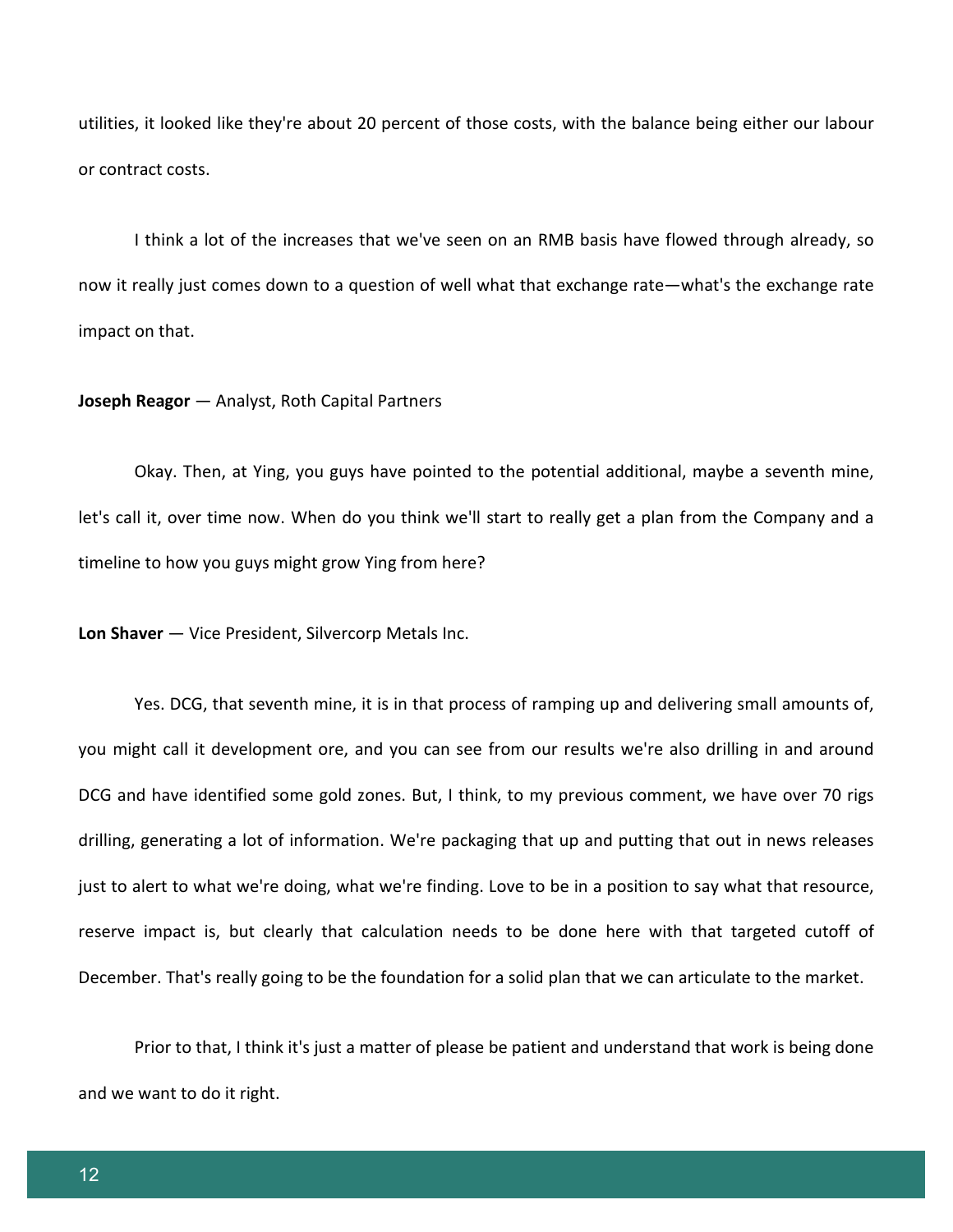#### **Joseph Reagor** — Analyst, Roth Capital Partners

Fair enough. Then last thing, looking at the cash balance and the short-term investments, the equity investments, the lack of debt, and then your share of performance has almost been perfectly in line with your peer group. What are you guys doing on the corporate marketing side to get out there and show the differentiation of the balance sheet to investors?

**Lon Shaver** — Vice President, Silvercorp Metals Inc.

Yes, no, that's clearly become a key message in our marketing, and we've been participating in conferences, looking at outreach to get in front of a broader investor base, ramping up our messaging on the social media side to make sure people understand more about the Company and what we're looking to do. Yes, obviously, we have a very strong balance sheet and we're looking to use that and leverage that for growth for the Company with new assets.

These acquisitions that we've made in the Ying District tie into a broader strategy of growth in Ying. We've begun the planning and permitting process to look at adding milling capacity for Ying that would be a dramatic increase. The Ying concessions we currently have would be a key component of that growth but also the satellite projects would be contributors in terms of mill feed to an expanded milling capacity. These are all the things that we're looking forward to doing to grow our presence and up our throughput and up our metal output both in terms of our traditional silver, lead and zinc, but also potentially that gold and even copper that we're seeing in some of these other zones.

**Joseph Reagor** — Analyst, Roth Capital Partners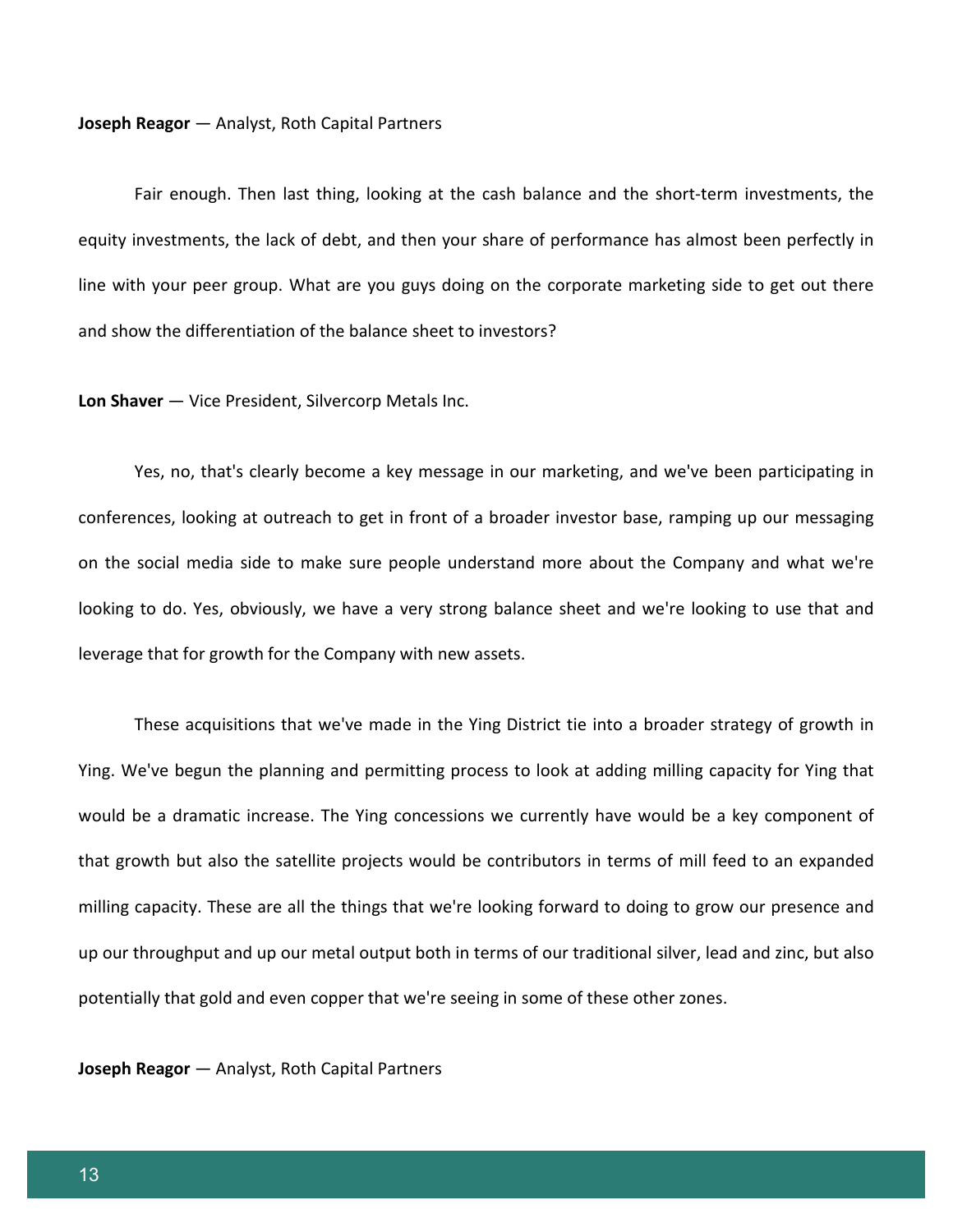Okay. Thanks. I'll turn it over.

**Lon Shaver** — Vice President, Silvercorp Metals Inc.

Thanks, Joe.

# **Operator**

Thank you. Your next question comes from Ryan Thompson, BMO. Ryan, please go ahead.

#### **Ryan Thompson** — Analyst, BMO

Hey, Lon. Thanks for the update. I think most of my questions actually got asked, but could you maybe just talk a little bit more about La Yesca, just elaborate on some of the work that's been done there. Have you gotten any assays back yet? Do you like what you're seeing? Just whatever you can tell us about that project.

**Lon Shaver** — Vice President, Silvercorp Metals Inc.

Yes, it's still early days. We've been getting assays back. We've been getting numbers that have been confirmatory of some of the exciting silver grades that we saw in the previous work, but we're looking to get really a more wholesome package of information together. From a significant standpoint, we've capitalized \$1.1 million. That's not really a lot of spending in the grand scheme of things.

We want to get a more complete package of results together, again, so that we can wrap more context and understanding of what is it that we've been drilling into, what does it look like, what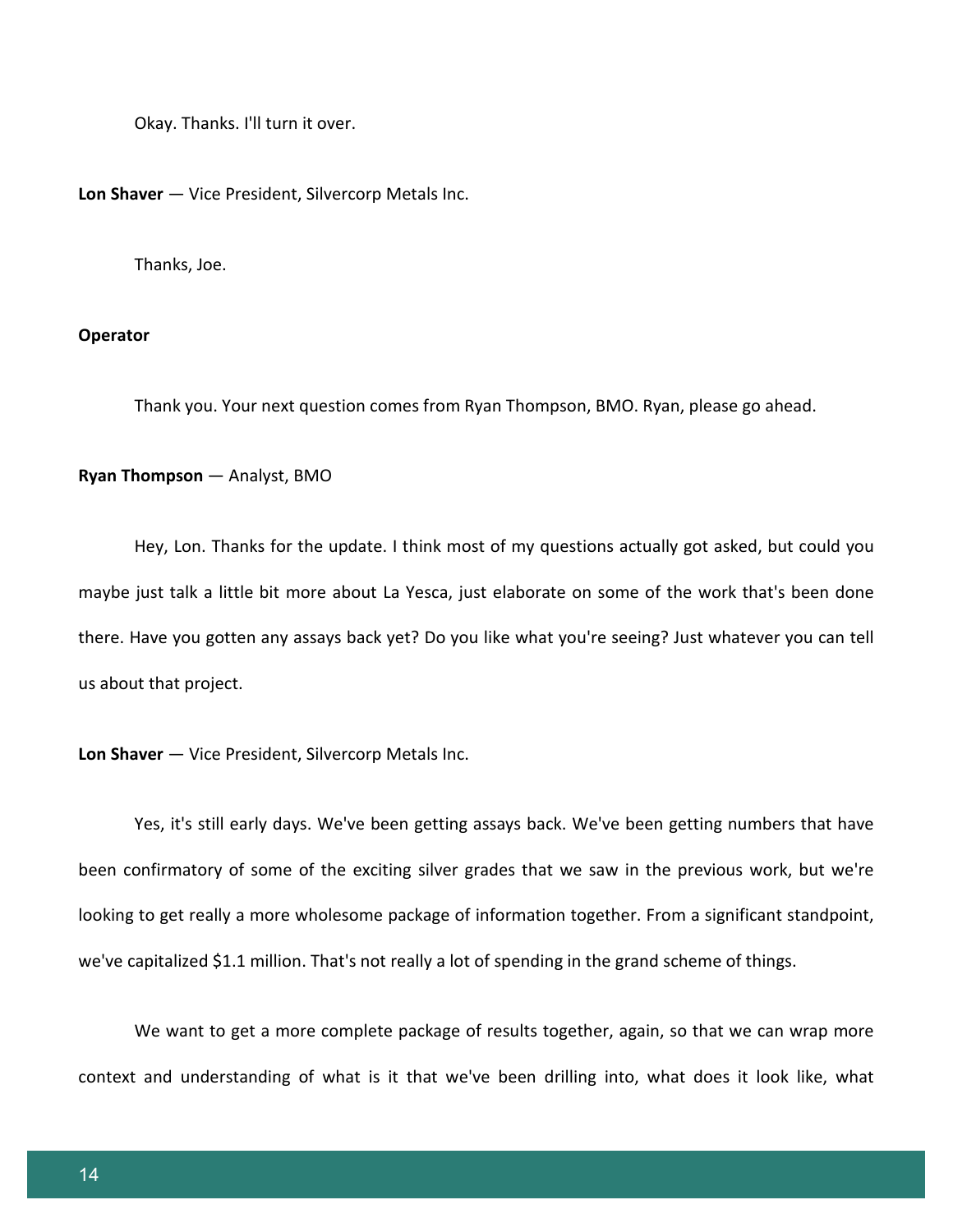potential does it have and what the game plan for it going forward is. Obviously, we're not there yet, having just started this summer.

#### **Ryan Thompson** — Analyst, BMO

Okay. Then maybe just one more follow-up on the previous caller's question there, just on capital allocation. Didn't you guys put a share buyback program in place a little while back there? Can you just talk a little bit about how you're thinking about that? Is it something you plan to execute on or is it more just you have it in place in case there's a big drop in the share price? How do you guys think about that?

**Lon Shaver** — Vice President, Silvercorp Metals Inc.

Yes. I think you've answered it in saying that it's always good to have options, have flexibility. That was clearly why we wanted to have it in place, and at this time we don't have any immediate plans to use it, but that'll be decided upon as circumstances arise.

Right now, it's good to have in place, just like we have a shelf in place, just to be able to respond quickly to opportunities.

**Ryan Thompson** — Analyst, BMO

Got it. Okay, that's all I had. Thanks a lot for the update.

**Lon Shaver** — Vice President, Silvercorp Metals Inc.

Thanks, Ryan.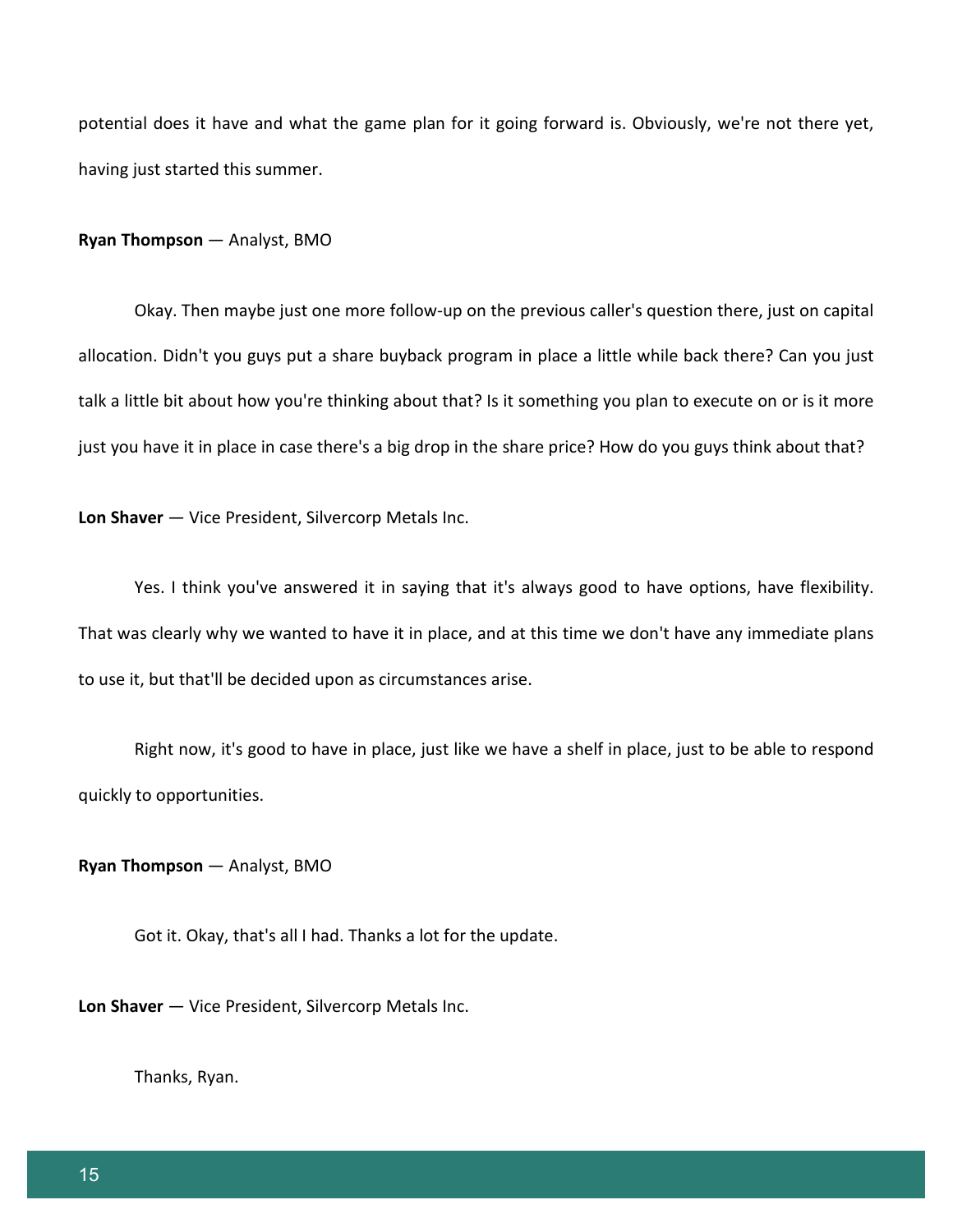#### **Operator**

Thank you. Your next question comes from Justin Stevens, PI Financial. Justin, please go ahead.

**Justin Stevens** — Analyst, PI Financial

Hey, Lon. Yes, thanks for the update, and congrats on a pretty good quarter despite the challenges. I know you guys said you're looking to ramp-up the processing rate at Ying in Fiscal Q3. Should we assume that you're probably targetting somewhere to get the milling rate around what the mining rate was achieved in Fiscal Q1 or Fiscal Q2 and will that be using probably more mill one as well as mill two?

**Lon Shaver** — Vice President, Silvercorp Metals Inc.

Yes, that's correct. We do have that flexibility from a milling standpoint. Also, when you look at some of the issues around Chinese New Year shutdown, that has a greater impact on mining rates than milling. As it relates to being able to run the mill through that period at a higher rate, that's definitely easier than operating a mine. From an obvious standpoint, we're rolling over with approximately 20,000 tonnes that got mined but not processed, so that's obviously coming into this quarter. Yes, I think you're bang on in your assessment in terms of what we're trying to do.

**Justin Stevens** — Analyst, PI Financial

Got it. Yes, so you said about 20,000 tonnes was what the stockpile's increase was given that delta in mining and milling rates.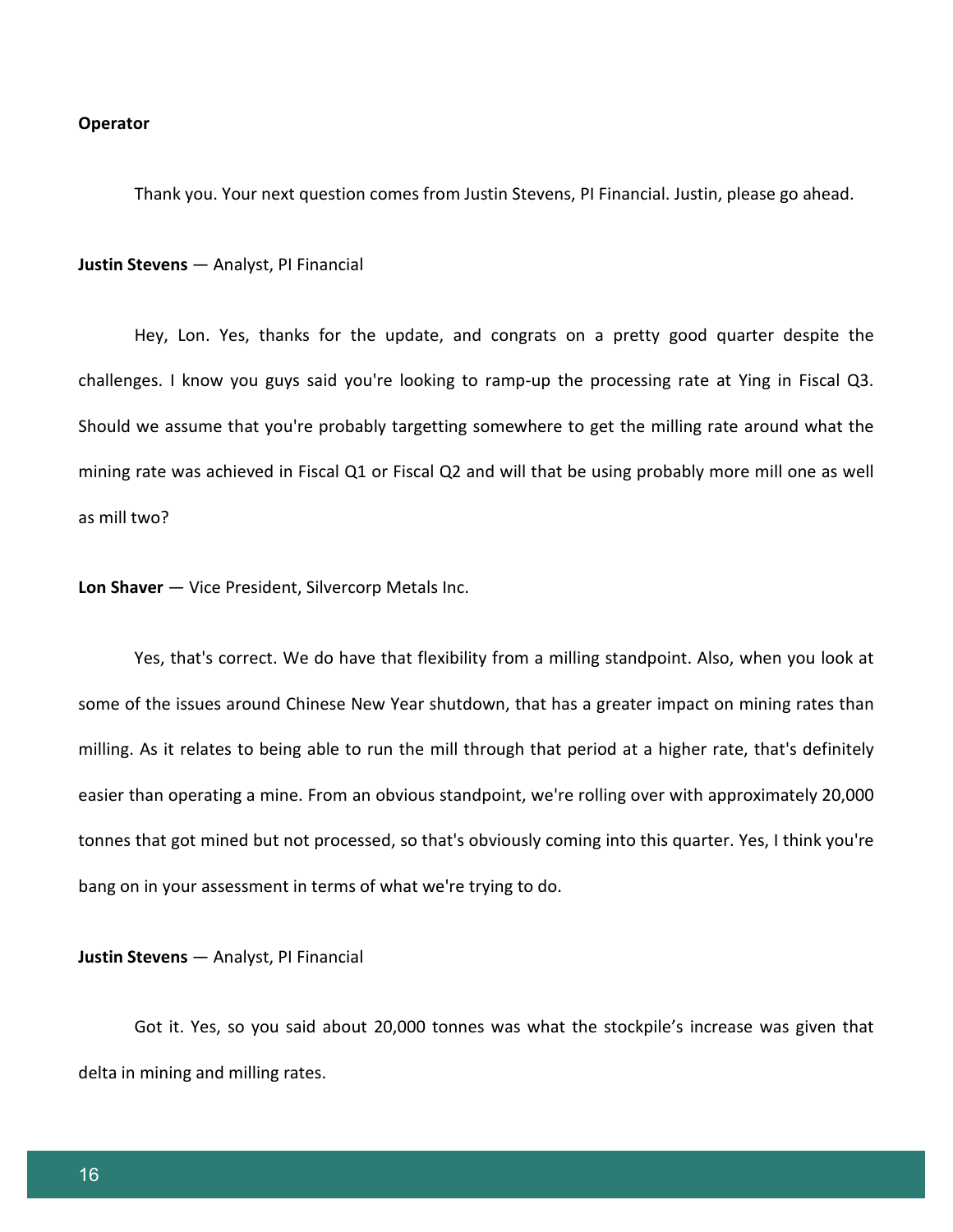**Lon Shaver** — Vice President, Silvercorp Metals Inc.

Yes, that's the difference in the current quarter. We have the flexibility now of bleeding that into our milling rate for the current quarter and then looking at what we're mining now and scheduling things appropriately to address this quarter but then also the Fiscal fourth quarter when we would have typically the Chinese New Year shutdown.

#### **Justin Stevens** — Analyst, PI Financial

Got it. Yes, that makes sense. The other thing on the—obviously, thermal coal prices have been in a bit of a swing lately and there's some reports that China's looking to stave off power shortages. Do you guys expect any impacts to your operations either from potentially higher power costs or potential power rationing?

**Lon Shaver** — Vice President, Silvercorp Metals Inc.

No to the former. Not really any indication in terms of power costs. We were alerted to a potential power rationing that could have taken place, but that notification for us, at least, was in the month of October. It did not really kick in and have any impact, and as of the end of October it was—we passed that period. There's no guarantees or assurances that as we head into the winter heating period that for other reasons, as we've seen in the past, such as pollution mitigation, that there might not be power cutbacks, but we don't have anything specific or any solid guidance at this point.

**Justin Stevens** — Analyst, PI Financial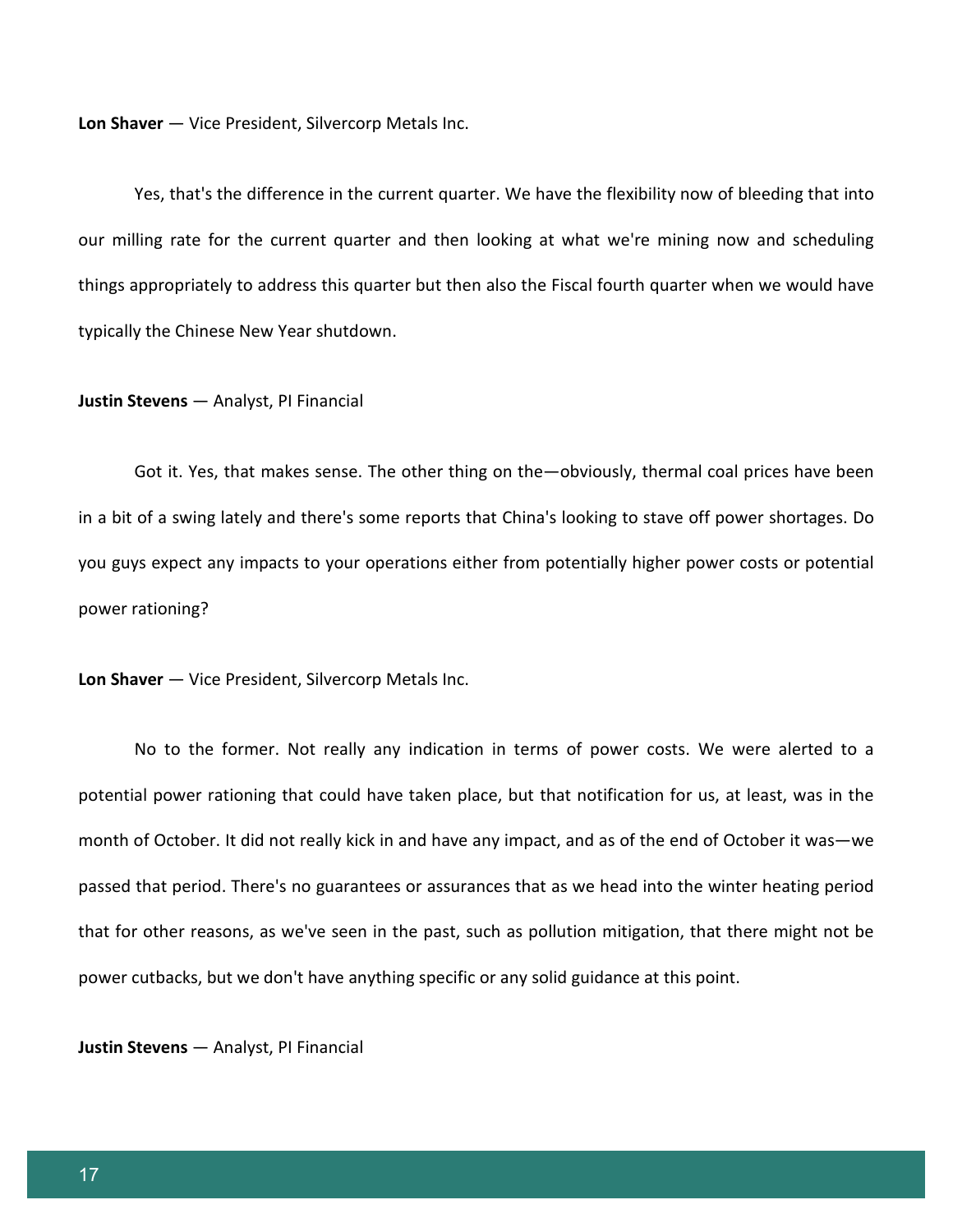Got it. Makes sense. Then last for me, with Kuanping, just curious what your rough exploration timeline would be and if you think that you might need to do much new exploration before you could get a 43-101 compliant resource or do you think it'll just be relogging and verification?

**Lon Shaver** — Vice President, Silvercorp Metals Inc.

It's more the latter. There's been some work. There's been a resource. I think the main focus here is that this project is in an advanced state to be able to apply for a mining permit, and sort of more typical of what we've done in Ying, is get that permit, being able to start looking at mining activities using those early mining activities as a means, a justification to open up the mine, get in and do exploration simultaneously.

# **Justin Stevens** — Analyst, PI Financial

That makes sense, yes. It should be hopefully completed this month and then you'll probably be boots on the ground fairly soon thereafter, I suspect?

**Lon Shaver** — Vice President, Silvercorp Metals Inc.

Yes. The completion is really more the closing of the transfer of the interest in the company that owns the mine. That's intended to take place this month, and then shortly thereafter is they're planning to be putting in the application for the mining permit.